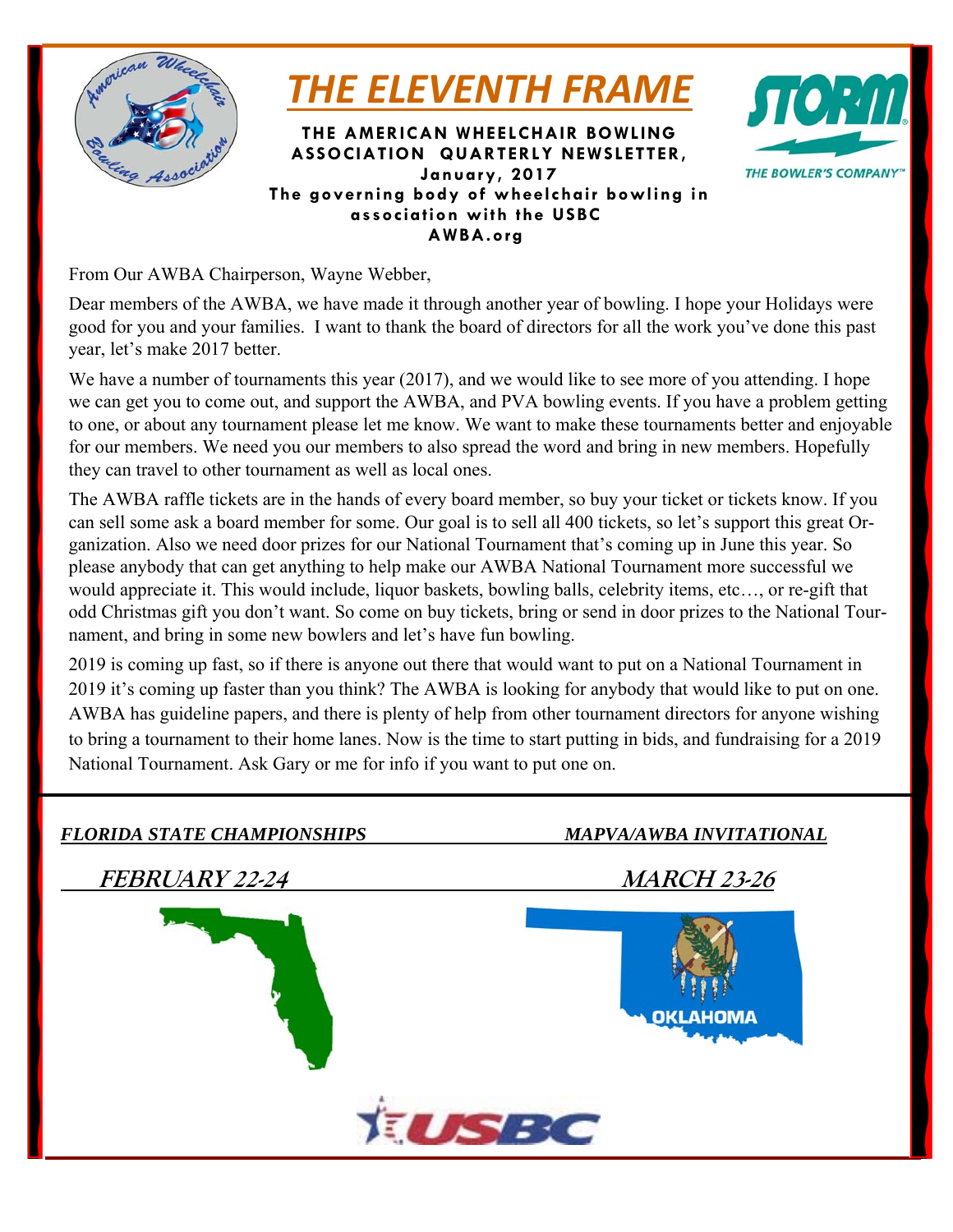### **Gary Ryan, Treasurer**

Well off we go into a brand new year, 2017. It is hard to believe that 2016 is in the books as it went by so fast. I always look forward to the holiday season however, I also look forward to getting back to normal once it is over. Nominations for the upcoming AWBA elections have closed and the ballots will be in the mail to you within the next 2 weeks. I would ask that you take time to review each candidates qualifications for serving and then please vote. Voting is something that many have fought for over many years and in many countries they wish they had the right to vote. We do, so please spend a few minutes and cast your vote. Our tournament season kicks off next month with the Florida State Championships in Tampa. You can get all the information you need to enter by going to www.awba.org. There is no other place to be in February than Florida, so lets start out the year right with a great turnout. This tournament will be followed by the Mid America Oklahoma Invitational to be held in March. Rich Harrell and his committee have done an excellent job in securing a great bowling center which I know you all will enjoy. All the information should be to you very shortly. Lets again have a great turnout as the Oklahoma folks have worked very hard to put on a great event. The AWBA will be producing its first Annual Report in April. This report will contain all the information you and the general public would need to truly evaluate our organization. One of the purposes for this report is to insure that our organization is as transparent as possible to you, the member. The first one will be a large undertaking but well worth the time to produce a professional document for all to review. In 2016 the AW-BA experience outstanding growth in our membership. At year end, our bowling membership grew 24%!!! This was do to hard work by a number of people around the country by putting on bowling clinic's in their area, forming leagues, and in Las Vegas, we had 7 new members join and participate in the tournament in December. 2017 is focused of continuing the process by attending Ability Expo's around the country as well as our presence at the USBC Convention and Bowl Expo. As we spread the word and the name of the AWBA, you may well be called on to volunteer at one or more of these events. Please consider doing so. While the financial position of the AWBA is very strong, we want to use volunteers in the given area's of these events to keep the cost under control while not sacrificing the quality of the event itself. A quick word on Nationals, things are well underway and you will once again, have a great experience in the Ft. Worth area. While the event will be at the same location, a number of things are being added for your enjoyment. We will put on a great show for all that attended. One word of advise, do not delay in securing your room. We are offering 4 hotel locations all within 2 miles of the bowling center so get your room soon. Here is hoping that 2017 is as beneficial as 2016 was. Your board will do their part and we ask you to do yours!!!!!

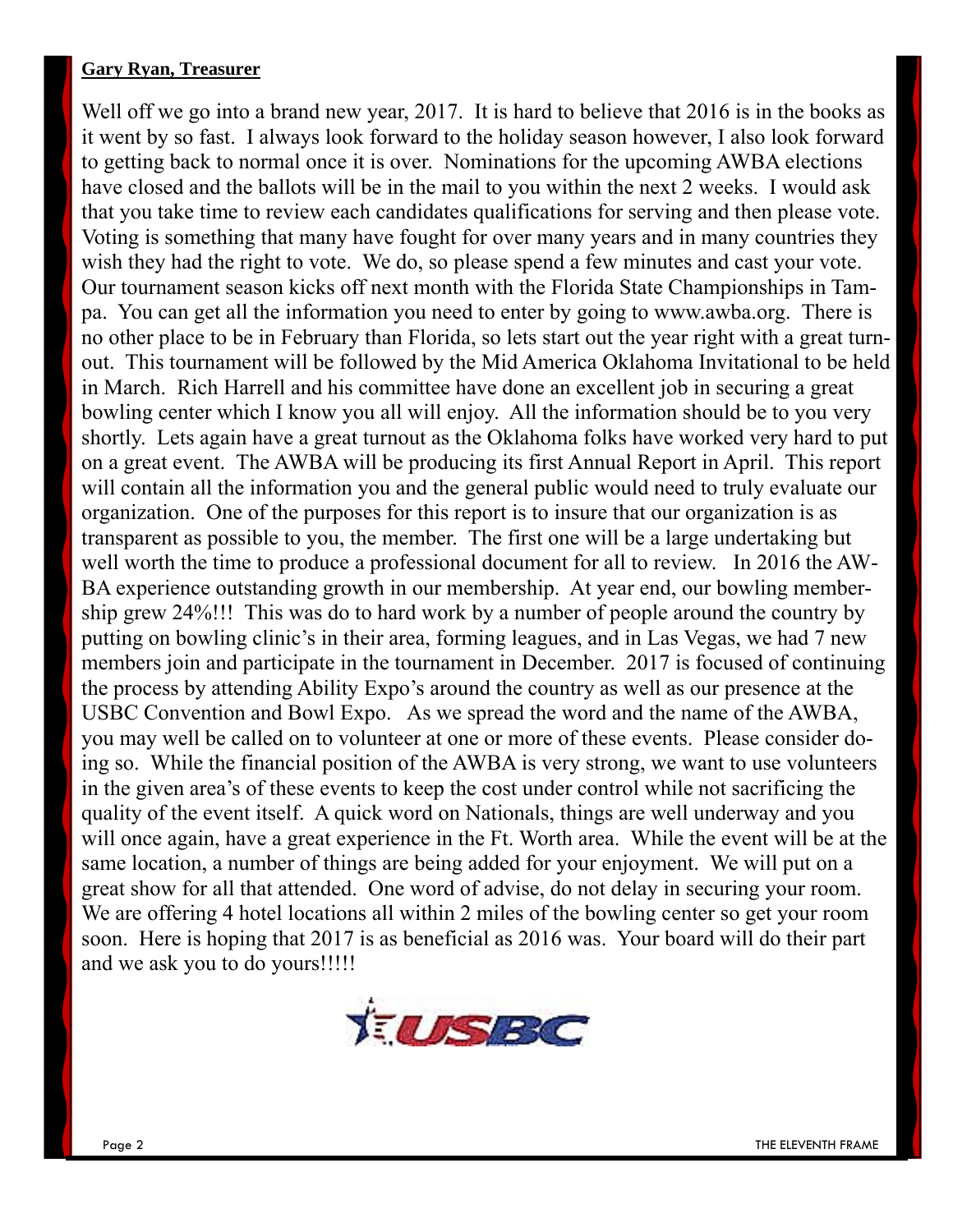*(We are pleased this month to have Gary Hulsenberg, Director of Marketing with Storm, write an article for our newsletter)* 

Hello my friends at the AWBA!

It's an honor to be able to write to you this month and share some information about Storm. When bowlers think of Storm, most think of a manufacturer of high-end bowling products. That is true. We take pride in the work we do every day to create the finest bowling equipment in the world. As bowlers get to know us more, they realize that we are so much more than just a manufacturer.

At Storm, our 'PURPOSE' is to 'Grow the Sport of Bowling'. As we work on new projects and interact with bowlers all around the world, we're reminded daily that the sport is larger than any one single brand. We try to make every event about the bowlers. At Storm, sponsoring events is more than just sending a check. It's about connecting with the bowlers and helping them enjoy the game more. This is the reason Storm started the AWBA Storm Training Group on Facebook. We have tried groups like this for other tournaments we have been part of with great success. It's not always about the content that we post. Sometimes it's more about the connection between us. These groups enable us to keep in contact between events, share stories and learn together. We hope you will join the group, keep in contact, and share it with your friends.

I also wanted to share some insight on performance equipment and ball speed. The bulk of today's modern bowling balls are designed to perform well on heavy oil. Many may require a higher ball speed to keep the ball on line and avoid it from over-hooking. If that doesn't sound like you, that's okay! Luckily, Storm manufactures a wide range of equipment for players of all ball speeds and styles. If your ball speed is on the slower side, some of the 'big' balls in our product line won't be the best choice. Instead, look for balls that combine a higher RG value and have less differential. Some of the balls that fit in this category are the Match and Match Pearl. If you'd like to see even a more controllable reaction, consider one of our urethane options, the Pitch Black or the Pitch Blue. These balls will give you control while maintaining the performance needed to maximize pin carry. Of course, if ball speed isn't a problem and you're hurling it down the lane above 15 mph, there are a plethora of choices. More information on each ball in our line can be found on our website. Hopefully you live in an area where a great pro shop operator can help you select the best equipment for your game. If you need help, send us a question through that AWBA Storm Training Group and we will be happy to assist.

Lastly, we'd like to thank you for your support of Storm Products, Inc. With your assistance, we're able to give back to our sport all year round. We sponsor more events in a calendar year than there are actual days in a year and we also support several charities. In fact, the owners of Storm, Bill and Barbara Chrisman have their own foundation called the Chrisman Foundation. In 2014, the Chrisman Foundation built a new wing in neighboring Ogden, Utah for the YCC (Your Community Connection). The YCC provides assistance to abused men and women so they can find shelter and recover. Projects like this are only possible because of the bowlers who choose to support our brands. Thank you.

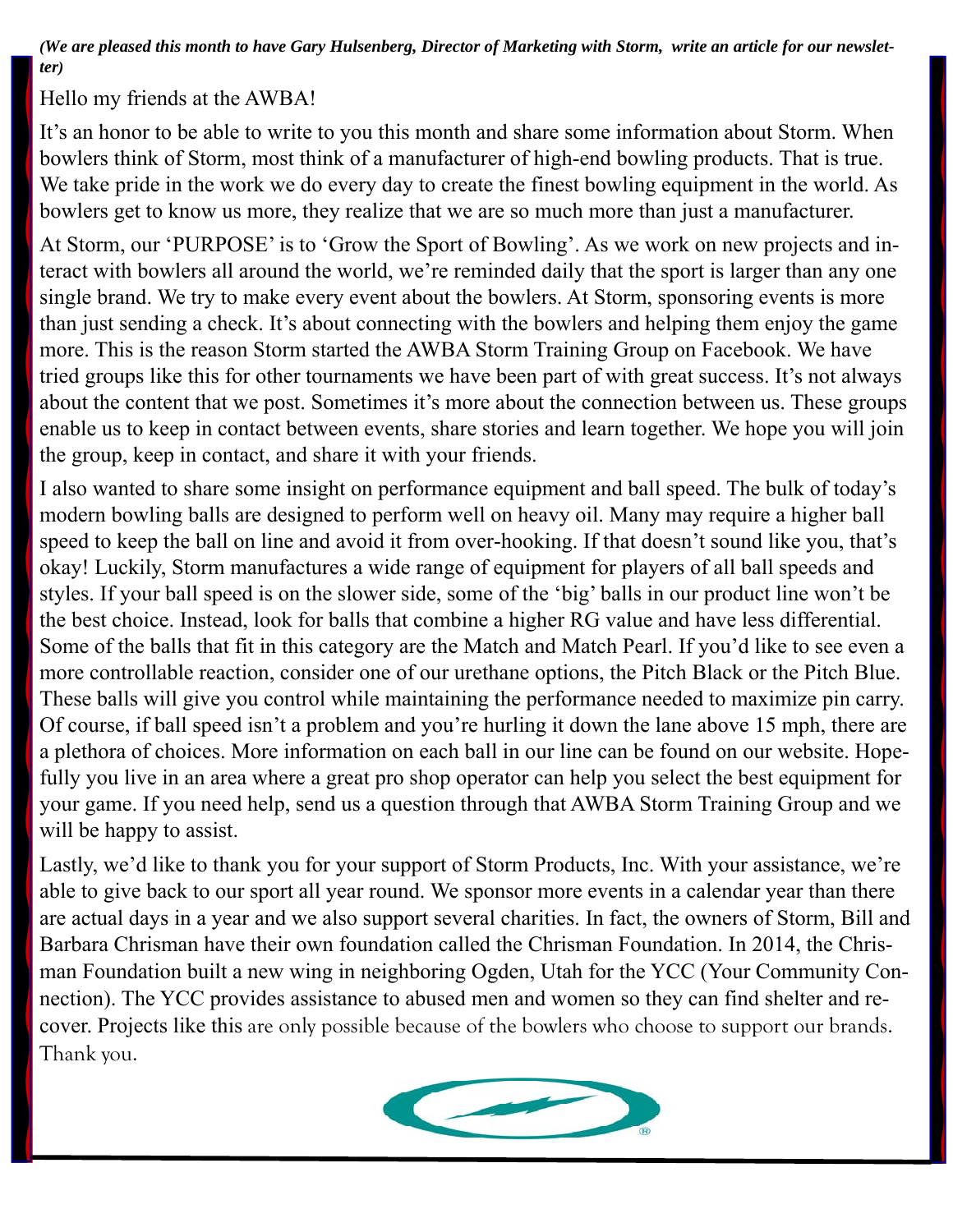**The 2016 Las Vegas Invitational was held at the Strike Zone Bowling Center in the Sunset Station Casino and hosted 40 bowlers making the trip and participating in this end of year bowling tour stop. It was a pleasure to welcome for the first time 6 new AWBA tournament bowlers; Lawrence Brown, Dominic Cirino, Marc Fenn, Bryan Hill, Jim Rice, and Lester Wood, all from the great state of Nevada. The Tournament began Thursday with a warm welcome and opening ceremony followed by the first and second sets of singles play. Friday morning, Doubles competition began and in the end J.K. Johnston of Texas and Doug Bureta of Wisc. bested Kenny Mumford and Phillip Daniel of Texas. The evening was enjoyed by many participating in the Up/Down Event, where prizes, bowling equipment, apparel, as well as 50/50 raffle were won by very happy participants. We had the wonderful privilege of having both Gary Hulsenberg from Storm bowling and PWBA Leanne Hulsenberg bowl and raffle off autographed memorabilia.** 

**Saturday and Sunday completed singles sets 3 through 5, with a stair step roll off of all divisions Sunday afternoon. In the Scratch Div. top seed Shawn Beam took the title by defeating 2nd seed Mark Shepherd. In the "A" Division top seed Kenneth Hill made a 10 pin shot in the 10th frame for the win and held off Big Andy Bernt who battled all the way from the 5th seed. In the "B" Div. Kenny Mumford fell to top seed Bryan Hill who wins his first title in wheelchair bowling. Congratulations to all of the winners, and great bowling to everyone who participated.**

**To all the Sponsors and supporters that help make this event a success, thank you!!! We greatly appreciate The PVA, Storm Bowling, ABC Medical, The USBC, Logo Infusion, BPAA, and Mobility Works. A special thanks to the Nevada Chapter PVA and the staff of Strike Zone Bowling Center for their hard work and support towards this event. Thanks to all the members of the AWBA for attending the 2016 Las Vegas Invitational. We are looking forward to years of fun, great bowling, and developing new friends. See You Next Year!!!!!**

# *VOTE*

**Your AWBA Ballot will be in the mail to you by the end of January. The Board asks that you please take some time to review the nominees and cast your ballot for those you feel will best serve your organization. Should you have any questions please direct your questions to either Wayne Webber, Chairman or Gary Ryan, Election Committee Chairman. Thanks in advance for your vote.** 

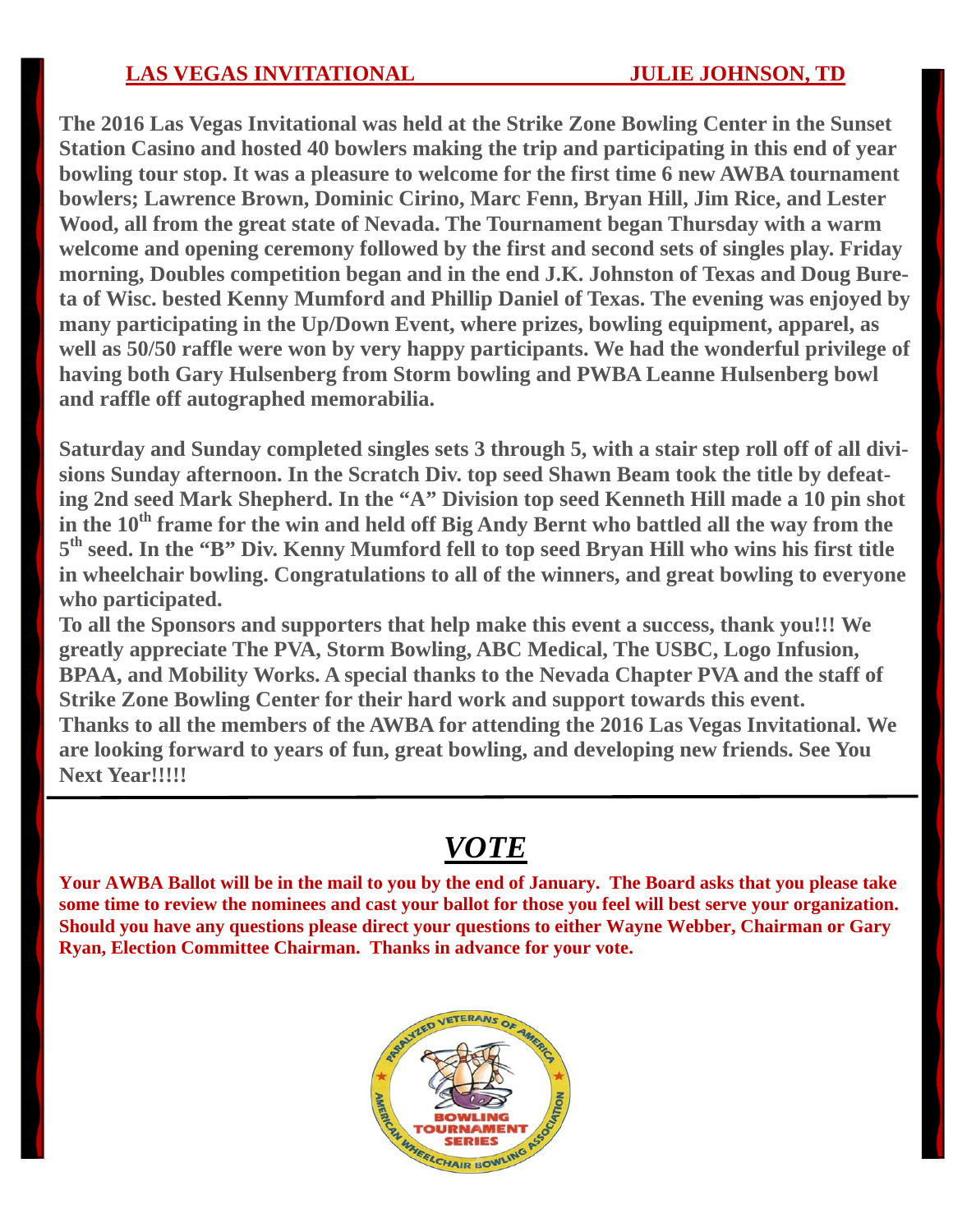



*"STRIKES, SPARES, GREAT SHOTS"* 

#### **January thru July, 2017**

| Name               | $200+$  | ۱۰' د پ | ⊏∩∩ | . . | $\mathbf{r}$<br>ОU | <u>. .</u> | ¬⌒⌒ |
|--------------------|---------|---------|-----|-----|--------------------|------------|-----|
| Shawn<br>,<br>реаш | 21 T.2. | 27(     |     |     |                    |            | 71C |

Updating of the *SPARES, STRIKES, AND GREAT SHOTS* will be reflected on a 3 month interval. Please report them using the Awards form on the AWBA.org website or email them to Gary Ryan to insure they are received. The 6 AWBA National Awards presented at the National Awards Banquet are scores reported between April 1 2016 thru March 31, 2017 and must be reported by the 1st of April, 2017.

## *ANNUAL DUES ARE PAST DUE!!!!!!*

**For those members that pay their dues on an annual basis, your dues are now past due. The Board of Directors has instructed me that all interaction from the AWBA will be restricted to those that have paid their dues. Please forward your payment to Gary Ryan, 16006 Congo Lane, Houston, Texas 77040. Your dues support the efforts of your organization. This will be the last communication you will receive from the AWBA until your dues are brought current.** 

## *2017AWBA Tournament Schedule*

|                                     |                          | <b>T'MNT DIRECTOR</b>                                                                             |
|-------------------------------------|--------------------------|---------------------------------------------------------------------------------------------------|
| <b>Florida State Championships</b>  | <b>Tampa Pin Chasers</b> | <b>Wayne Webber, 727-460-4887</b>                                                                 |
| <b>Mid America Invitational</b>     | <b>TBD</b>               | <b>Rich Harrell, 405-997-8319</b>                                                                 |
|                                     | <b>City View Lanes</b>   | Gary Ryan, 713-849-9052                                                                           |
| <b>Great Plains PVA/AWBA Int'l</b>  | Thunderbowl              | Dave Nelson, 402-208-4841                                                                         |
| <b>MSCPVA Invitational</b>          | <b>King Pin Lanes</b>    | Mark Shepherd, 719-210-5733                                                                       |
|                                     | <b>Brunswick Zone</b>    | 804-794-7447<br>Jimmy May,                                                                        |
| <b>Nevada PVA/AWBA Invitational</b> | <b>Strike Zone</b>       | <b>Julie Johnson, 702-646-0040</b>                                                                |
|                                     |                          | <b>BOWLING CENTER</b><br><b>AWBA National Championships</b><br>Mid Atlantic PVA/AWBA Invitational |

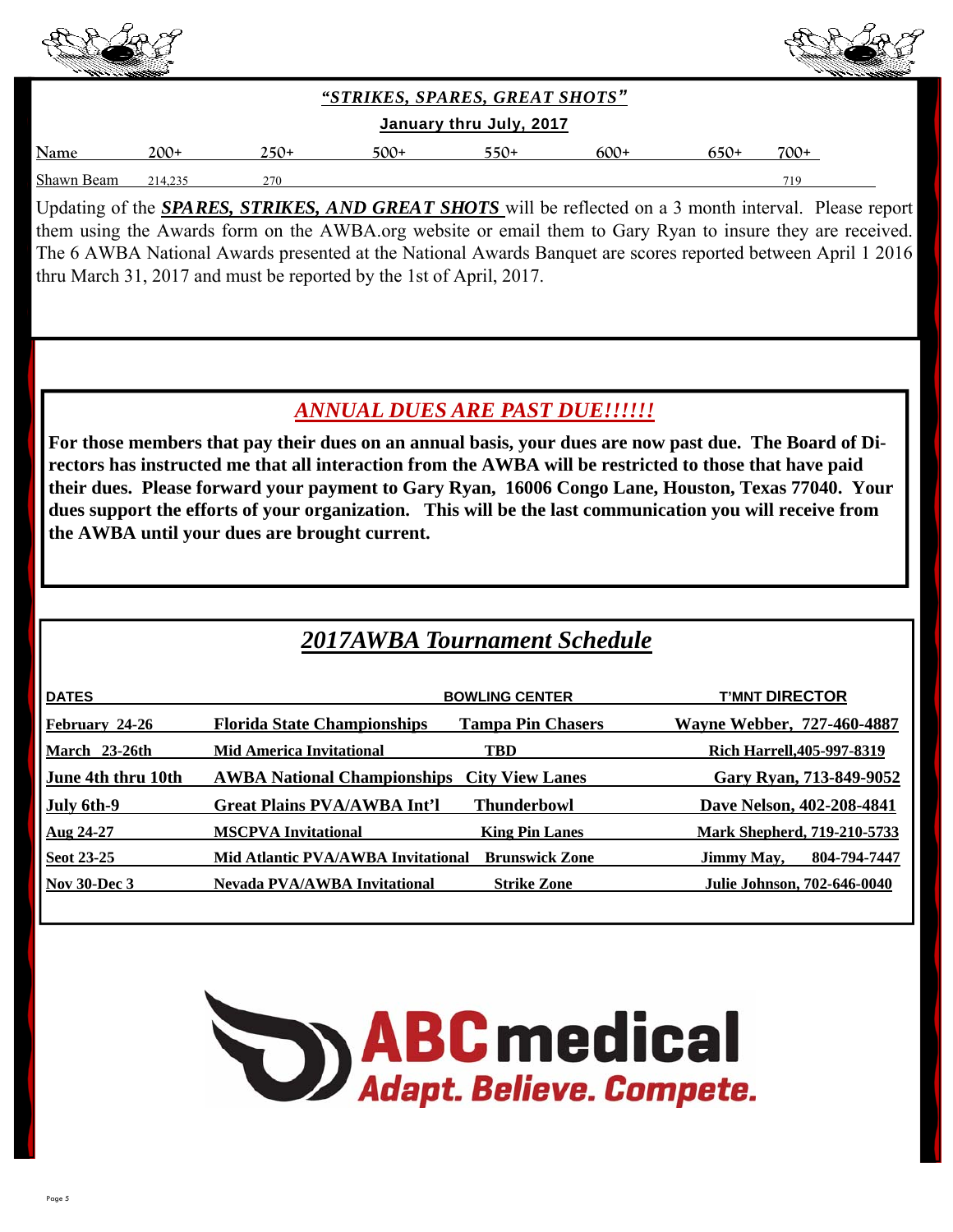

 **WE ARE PLESE TO ANNOUNCE THAT OUR AGREEMENT WITH LOGO INFUSHION HAS BEEN RE-NEWED FOR ANOTHER YEAR!!!! THE AWBA ALONG WITH LOGO INFUSION ARE OFFERING THE ABOVE DESIGNED JERSEY AT A VERY AFFORDABLE PRICE. OVER THE NEXT FEW MONTHS, SOME DESIGNS WILL BE REMOVED AND OTHER ADDED. CHECK THE AWBA WEBSITE FOR THE GREAT NEW DESIGNS THAT WILL BE INTRODUCED. BY PURCHASING ONE OR MORE OF THESE JERSEYS HELPS THE AWBA WITH ITS BRANDING EFFORTS. WE APPRECIATE THE SUPPORT OF OUR MEMBERS AS WELL AS LOGO INFUSION.**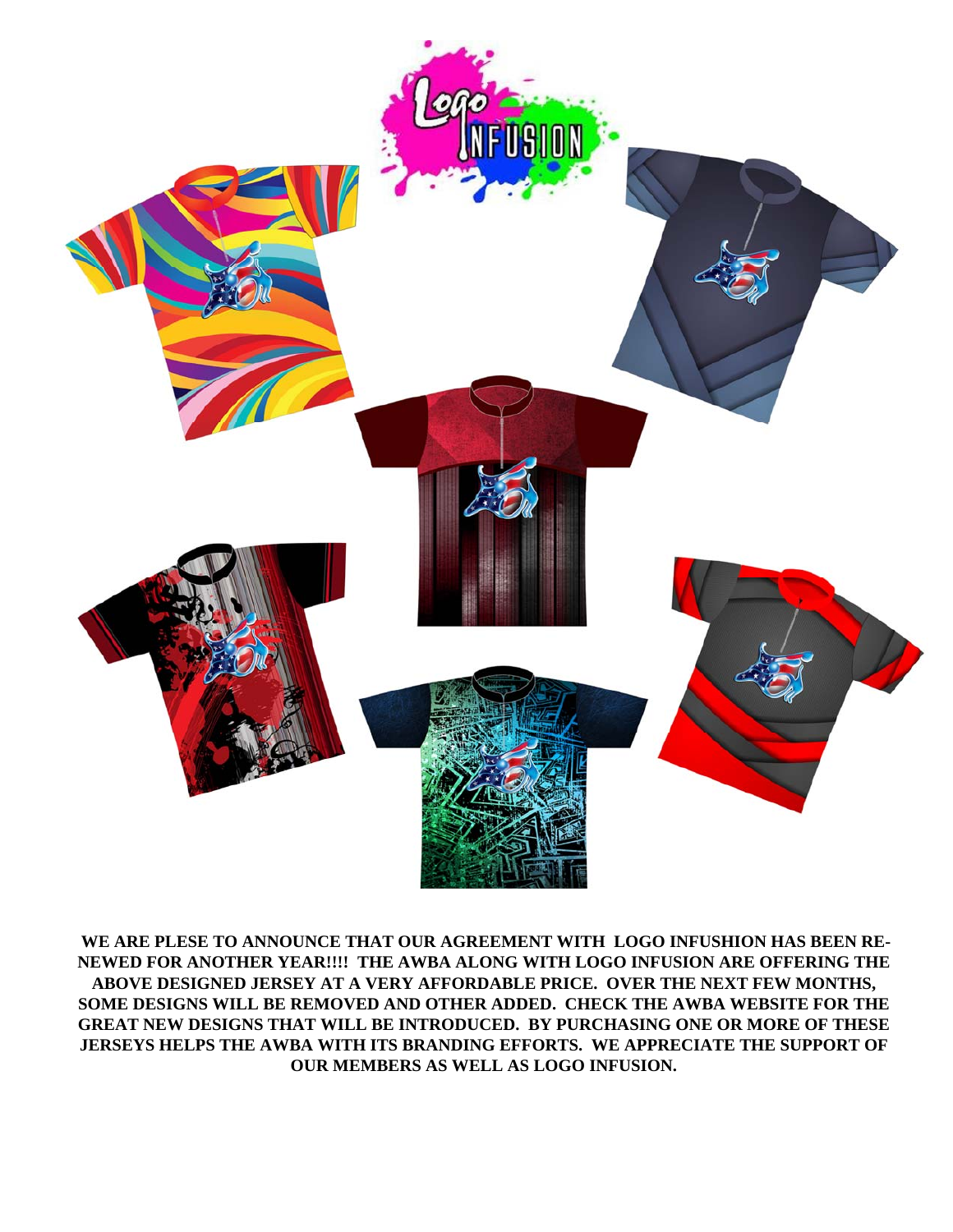## **AWBA Board Of Directors – 2017-2019 Effective 8-1-2015**

|           | Chair: Wayne Webber, 2727-738-1342             |                                          |
|-----------|------------------------------------------------|------------------------------------------|
|           | Email - wwebber69@tampabay.rr.com<br>2014-2017 |                                          |
|           | Vice Chair: Eddy Hutchens, 203-840-2928        |                                          |
|           | 2014-2018<br>Email - SPCLED1@aol.com           |                                          |
|           |                                                |                                          |
| 2014-2018 | Email: garyryan210@gmail.com                   |                                          |
|           | Treasurer: Mark Shepherd, 219-210-5733         |                                          |
|           | Email: markshepherd@msn.com<br>2014-2017       |                                          |
|           |                                                | <b>AWBA BOARD OF DIRECTORS - 2015-18</b> |
| 2017      | <b>Johnnie Baylark</b> , 630-699-0732          |                                          |
|           | Email—jbay1976@att.net                         |                                          |
|           | 2018 Andy Bernt 813-363-0325                   |                                          |
|           | Email-bear61@verizon.net                       |                                          |
| 2017      | Harold Bowman, 2770-443-1096                   |                                          |
|           | Email - Haroldbowman@bellsouth.net             |                                          |
| 2019      | <b>Kenneth Hill</b> , 630-527-4151             |                                          |
|           | Email--khill82200@gmail.com                    |                                          |
|           |                                                |                                          |
|           | Email – dnelson68135@yahoo.com                 |                                          |
| 2018      | Phillip Daniel, 2003-331-2702                  |                                          |
|           | Email-caddoflip1949@yahoo.com                  |                                          |
| 2018      |                                                |                                          |
|           | 2017 Kevin Schaefer, 2014-839-2056             |                                          |
|           | Email - monymony 1969@gmail.com                |                                          |
|           |                                                |                                          |
|           | Email-danlor2000@msn.com                       | 719-510-7735 (C)                         |
| 2019      | Colby Kortum, __________________               | 307-690-2111                             |
|           | Email-colby.kortum@gmail.com                   |                                          |
| 2018      | Henry Walters, _______________                 | 706-220-0123                             |
|           | Email-waltershenry@bellshouth.net              |                                          |
| Website:  |                                                |                                          |
|           | Email--khill82200@gmail.com                    |                                          |

#### *PLEASE CONTACT ANY OF THE ABOVE FOR MORE INFORMATION OR QUESTIONS*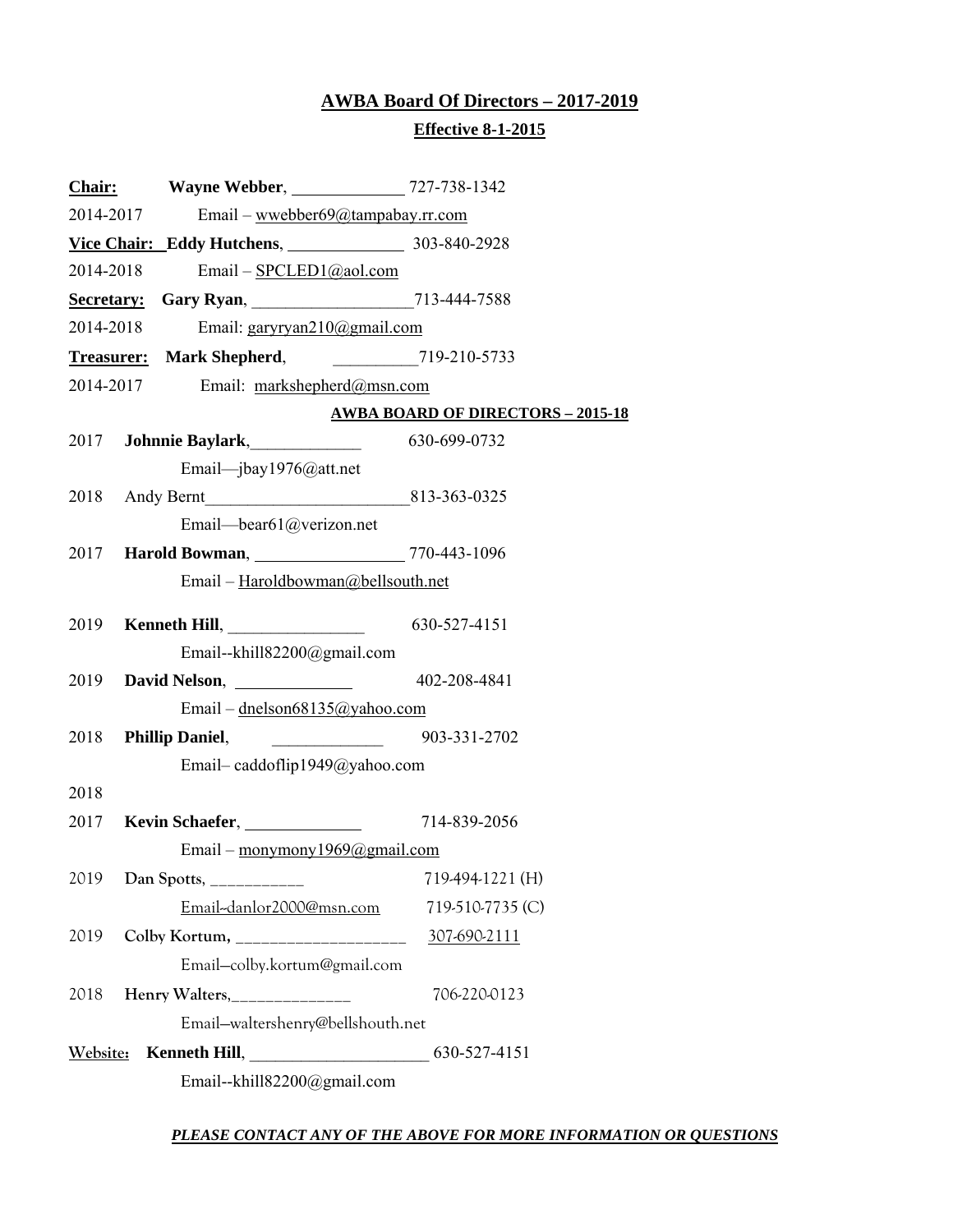## *AWBA And ABC Medical Renew Our Partnership*

ABC Medical and AWBA announce the renewal of our agreement to help build a stronger, healthier, as well as a more active wheelchair bowling community at AWBA. Being a strong bowler requires strong mental and physical health, and well-being. Our sponsor, ABC Medical gets this and understands AWBA's needs both on and off the bowling alley. In 2017, our partnership with ABC will focus our efforts on a number of things:

1- Create and publish stories about wheelchair bowling, authored by AWBA members to increase member engagement.

2- Build awareness in the community by sharing news and updates from the wheelchair bowling world and to attract new members to our organization.

3- Educating our members on health, wellness and active lifestyle by building a library of resources where they have access to.

4- Educating members on quality equipment, such as medical supplies and wheelchairs, leveraging ABC Medical's expertise in the field. For instance, check out this product, Melio Leg Bag. It is a self-emptying leg bag system designed to improve quality of life for many.

5- Increasing our communication on and off the alley. For this one, we encourage you to check out the ABC display table at our tournaments and go say hi to their rep. ABC's Marketing Manager, Işıl Tanyeri, who, some of you might remember, also presented at our membership meeting at the Richmond Nationals in 2014, will be our primary contact. If you have questions about ABC's services/products or interested in getting involved by writing on their blog, email me and I'll connect you with her. She is excited to work with us closely and take this partnership to the next level.

I'm wrapping this section up by sharing our very own Kenneth Hill's blog entry, published on ABC Medical's website. Go to www.abc-med.com/abcmedicalblog/why-i-play-wheelchair-bowling) to check it out. If you have any questions about our partnership with ABC Medical, let me know.

Işıl Tanyeri Marketing Manager, ABC Medical

## NEW AWBA LOGO PATCH NOW AVAILABLE. CONTACT A BOARD MEMBER TO RECEIVE ONE

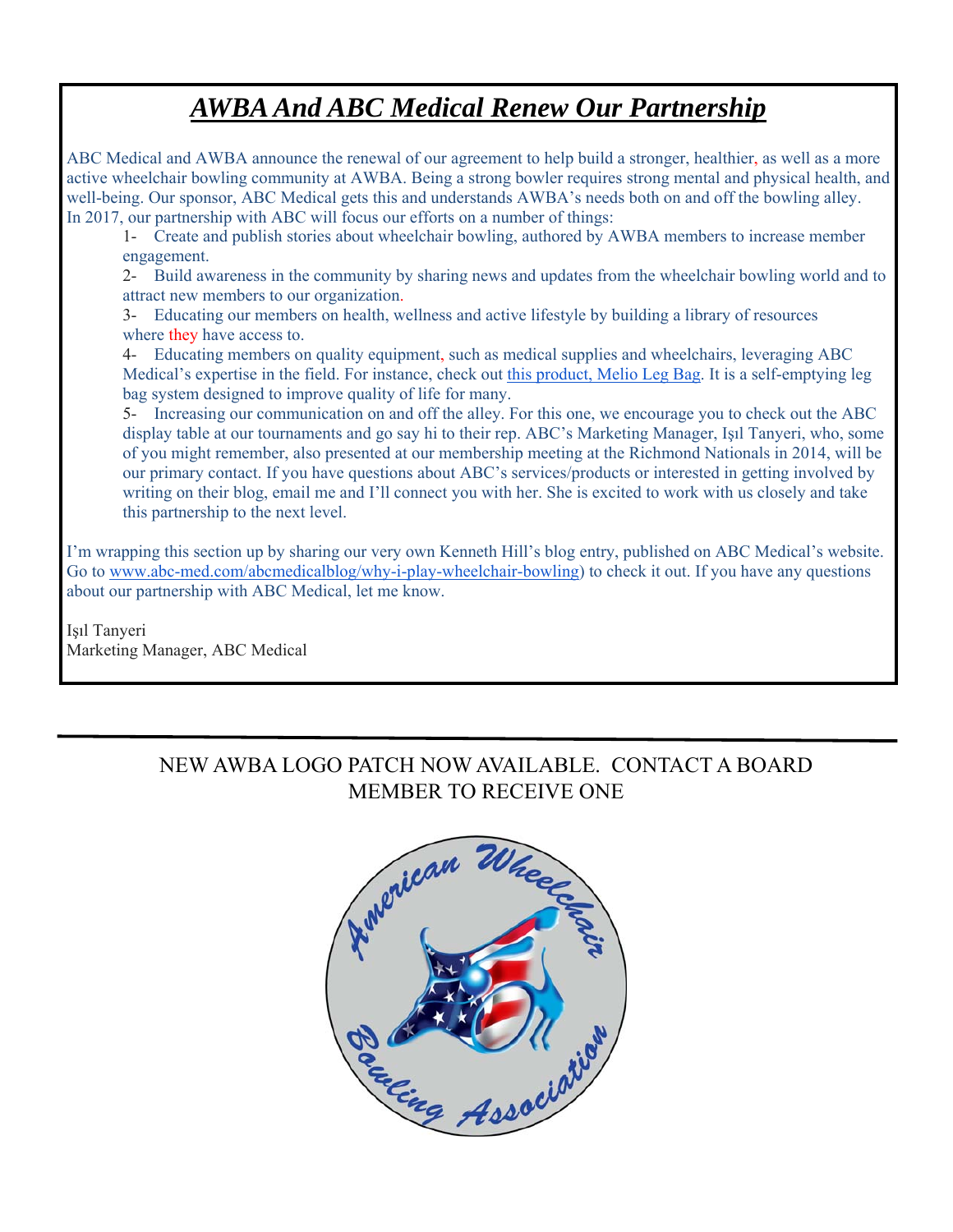**55th Florida State Wheelchair Bowling Tournament Pin Chasers – Tampa, FL February 24-26, 2017** 

| <b>Entry - Closing Date ` February 16, 2017</b> |
|-------------------------------------------------|
| A & B DIVISIONS ONLY NO SCRATCH                 |

| <b>Pin Chasers</b>                                                                                                                                                                                                             |                   |                              |
|--------------------------------------------------------------------------------------------------------------------------------------------------------------------------------------------------------------------------------|-------------------|------------------------------|
| 5555 W, Hillsborough Ave<br><b>Tampa, FL 33634</b>                                                                                                                                                                             |                   |                              |
| $(813) 884 - 1745$                                                                                                                                                                                                             |                   |                              |
| <b>Mail Entry &amp; Fees To:</b>                                                                                                                                                                                               | <b>Entry Fee:</b> | \$100.00                     |
| <b>FGCPVA</b>                                                                                                                                                                                                                  |                   |                              |
| 15435 N. Florida Ave<br>Tampa, FL 33613                                                                                                                                                                                        | Doubles           | \$25.00                      |
| $\# 813 - 264 - 1111$                                                                                                                                                                                                          | Total             | \$125.00                     |
|                                                                                                                                                                                                                                |                   |                              |
| <b>Please Print:</b>                                                                                                                                                                                                           |                   |                              |
| Name                                                                                                                                                                                                                           |                   |                              |
| Address and the contract of the contract of the contract of the contract of the contract of the contract of the contract of the contract of the contract of the contract of the contract of the contract of the contract of th |                   |                              |
|                                                                                                                                                                                                                                |                   |                              |
|                                                                                                                                                                                                                                |                   | Phone $\#$ Email Email Email |

NOVICE DIVISION \$35.00 12 GAMES AND TROPHY FOR THE WINNER V.A. IN PATENTS 6 GAMES ONE DAY EVENT FREE

**Average Verification**: The AWBA adjusted tournament average designee will provide adjusted tournament average information for those entrants having same. In all cases where the adjusted tournament average is higher than USBC year ending average, the adjusted tournament average will be the entrant's entering average. If the USBC year ending is higher entrants will use that average.

Entrants without qualified averages must bowl scratch.

Entrant's Signature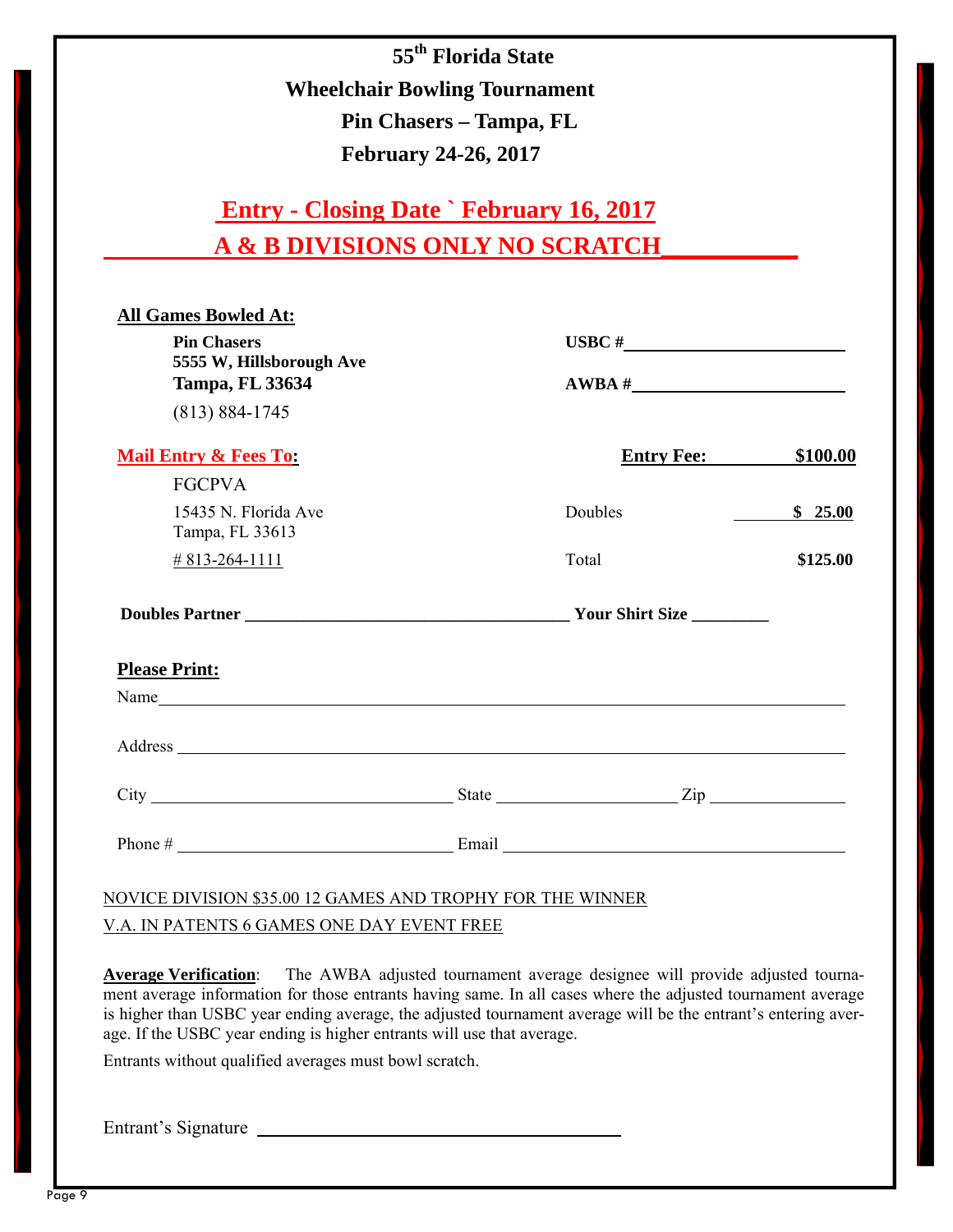



#### **MID AMERICA CHAPTER PVA/AWBA INVITATIONAL BOWLING TOURNAMENT MARCH 23-26, 2017 ENTRY DEADLINE: MARCH 17, 2017 FIRELAKE BOWLING CENTER: 40945 HARDESTY ROAD, SHAWNEE OK**

| Please print:                                                                                                                                                                                                                                                                                                                                                                 |                                               |          |                                   |           |       |
|-------------------------------------------------------------------------------------------------------------------------------------------------------------------------------------------------------------------------------------------------------------------------------------------------------------------------------------------------------------------------------|-----------------------------------------------|----------|-----------------------------------|-----------|-------|
|                                                                                                                                                                                                                                                                                                                                                                               |                                               |          |                                   |           |       |
|                                                                                                                                                                                                                                                                                                                                                                               |                                               |          |                                   |           |       |
|                                                                                                                                                                                                                                                                                                                                                                               |                                               |          |                                   |           |       |
|                                                                                                                                                                                                                                                                                                                                                                               |                                               |          |                                   |           |       |
| CHECK DIVISION ENTERING: SCRATCH____________HANDICAP___________                                                                                                                                                                                                                                                                                                               |                                               |          |                                   |           |       |
| Doubles: Partner_________________________Handicap________Please assign__________                                                                                                                                                                                                                                                                                              |                                               |          |                                   |           |       |
| Up-Down: Partner_______________________Handicap_______Please assign________                                                                                                                                                                                                                                                                                                   |                                               |          |                                   |           |       |
|                                                                                                                                                                                                                                                                                                                                                                               |                                               |          |                                   |           |       |
|                                                                                                                                                                                                                                                                                                                                                                               |                                               |          |                                   |           |       |
| <b>MAIL ENTRY TO:</b>                                                                                                                                                                                                                                                                                                                                                         |                                               |          |                                   |           |       |
| MID AMERICA CHAPTER PVA                                                                                                                                                                                                                                                                                                                                                       | Singles entry fee                             |          | $$100.00$ <sub>____________</sub> |           |       |
| 6108 NW 63rd Street                                                                                                                                                                                                                                                                                                                                                           | Doubles                                       |          |                                   |           |       |
| OKLAHOMA CITY, OK 73132                                                                                                                                                                                                                                                                                                                                                       | Up-Down                                       |          | \$25.00                           |           |       |
| 405-721-7168                                                                                                                                                                                                                                                                                                                                                                  | Sidepots: Scratch \$15.00                     |          |                                   |           |       |
|                                                                                                                                                                                                                                                                                                                                                                               |                                               | Handicap | \$15.00                           |           |       |
| AWBA AVERAGE                                                                                                                                                                                                                                                                                                                                                                  | CURRENT BOOK AVERAGE______________            |          |                                   | TOTAL: \$ |       |
| HIGHEST 2015 USBC SANCTIONED LEAGUE AVERAGE________ # GAMES___________                                                                                                                                                                                                                                                                                                        |                                               |          |                                   |           |       |
| HIGHEST 2015 SUMMER LEAGUE USBC SANCTIONED LEAGUE AVERAGE ________ # GAMES ______                                                                                                                                                                                                                                                                                             |                                               |          |                                   |           |       |
| AVERAGE VERIFICATION of 21 GAMES OR MORE: FAILURE TO PROVIDE REQUIRED VERIFICATION WILL<br>RESULT IN PRIZE MONEY AND OR DOOR PRIZES BEING WITHHELD.                                                                                                                                                                                                                           |                                               |          |                                   |           |       |
| Entrants without qualified averages must bowl scratch. The AWBA adjusted tournament average designee will provide adjusted tour-<br>nament average information. In all cases where the adjusted tournament average is higher than USBC book average, the adjusted<br>tournament average will be the entrant's entering average. AWBA and USBC member cards must be presented. |                                               |          |                                   |           |       |
| Please pay all fees with one check made payable to: MAPVA at 6108 NW 63 <sup>rd</sup> Street, Oklahoma City OK, 73132. To pay by credit<br>card, go to AWBA.org and press the DONATE button. Confirmation of your entry will be returned via email with your entering aver-<br>age.                                                                                           |                                               |          |                                   |           |       |
|                                                                                                                                                                                                                                                                                                                                                                               | <b><i>STORTIL</i></b><br>THE BOWLER'S COMPANY |          |                                   |           | TUSBC |